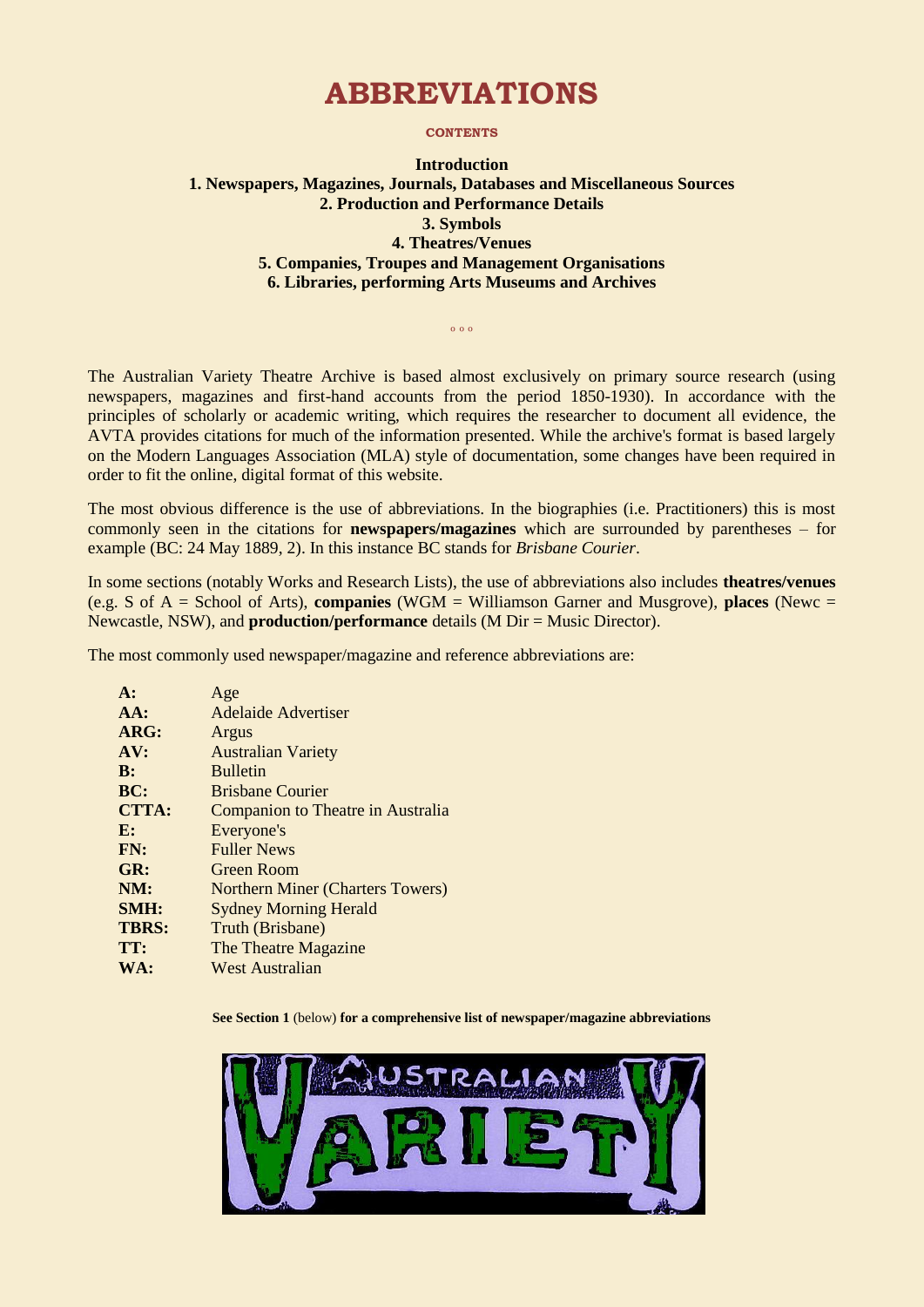### **1. Newspapers, Magazines, Journals, Databases and Miscellaneous Sources**

| $\mathbf{A}$ : | Age                                          |
|----------------|----------------------------------------------|
| $AA$ :         | <b>Adelaide Advertiser</b>                   |
| AAA:           | <b>All About Australians</b>                 |
| $A\&R$ :       | <b>Advertiser and Register (Adelaide)</b>    |
| AAWA:          | <b>Albany Advertiser (Western Australia)</b> |
| <b>ABCW:</b>   | <b>ABC</b> Weekly                            |
| ABT:           | Advocate (Burnie, Tasmania)                  |
| <b>ACAB:</b>   | <b>American Composers Alliance Bulletin</b>  |
| ACP1:          | <b>Annotated Calendar of Plays</b>           |
|                | Premiered in Australia 1850 - 1869           |
| ACP2:          | <b>Annotated Calendar of Plays</b>           |
|                | Premiered in Australia 1860 - 1890           |
| ADB:           | <b>Australian Dictionary of Biography</b>    |
| ADS:           | <b>Australasian Drama Studies</b>            |
| ADW:           | Advertiser (Wollongong, NSW)                 |
| AG:            | <b>Ashburton Guardian (New Zealand)</b>      |
| AHS:           | <b>Australian Historical Studies</b>         |
| AJ:            | Australian, The (1824-1848 - aka The         |
|                | Australian Journal / Australian Daily        |
|                | Journal)                                     |
| AJT:           | Australian Jewish Times (aka                 |
|                | <b>Australian Jewish News)</b>               |
| ALS:           | <b>Australian Literary Studies</b>           |
| AM:            | Advocate (Melbourne)                         |
| AMM:           | <b>Australian Monthly Magazine</b>           |
| <b>AMND:</b>   | <b>Australian Musical News Digest</b>        |
| ANJ:           | <b>Australia National Journal</b>            |
| ARA:           | <b>Advertiser and Register (Adelaide)</b>    |
| ARG:           | Argus (Melbourne)                            |
| <b>AROW:</b>   | Arrow (Sydney)                               |
| AS:            | <b>Auckland Star (New Zealand)</b>           |
| ASA:           | <b>Australasian Stage Annual</b>             |
| ASE:           | <b>Aussie: The Australian Soldiers'</b>      |
|                | Magazine                                     |
| <b>ASPP:</b>   | Australasian Sketcher with Pen and           |
|                | Pencil (Melbourne)                           |
| AUS:           | Australian                                   |
| AUSC:          | <b>Australasian Chronicle (Sydney)</b>       |
| <b>AUSN:</b>   | Australasian (Melbourne)                     |
| AV:            | Australian Variety / Australian Variety      |
|                | and Show World                               |
| AWW:           | <b>Australian Woman's Weekly</b>             |
|                |                                              |
|                |                                              |
| $\mathbf{B}$ : | <b>Bulletin</b>                              |
| BA:            | <b>Bendigo Advertiser</b>                    |
| <b>BAD:</b>    | <b>Bush Advocate (Dannevirke, New</b>        |
|                | Zealand)                                     |
| <b>BALC:</b>   | <b>Ballarat Courier (Victoria)</b>           |
| <b>BATOC:</b>  | Bairnsdale Advertiser and Tambo and          |
|                | Omeo Chronicle (Victoria)                    |
| <b>BBV:</b>    | Bendigonian (Bendigo, Victoria)              |
| BC:            | <b>Brisbane Courier</b>                      |

| <b>BCL:</b>                  | <b>Coburg and Brunswick Leader</b><br>(Melbourne)                    |
|------------------------------|----------------------------------------------------------------------|
| <b>BCRC:</b>                 | <b>Broadford Courier and Reedy Creek</b><br>Times (Victoria)         |
| <b>BENS:</b>                 | <b>Benalla Standard (Victoria)</b>                                   |
| <b>BFP:</b>                  | <b>Bathurst Free Press and Mining Journal</b>                        |
| <b>BHBE:</b>                 | <b>Bunbury Herald and Blackwood Express</b>                          |
|                              | (Western Australia)                                                  |
| <b>BLV:</b>                  | <b>Bell's Life in Victoria</b>                                       |
| <b>BLS:</b>                  | <b>Bell's Life in Sydney</b>                                         |
| BM:                          | <b>Barrier Miner (Broken Hill)</b>                                   |
| <b>BME:</b>                  | <b>Bacchus Marsh Express (Victoria)</b>                              |
| <b>BMEK:</b>                 | Blue Mountains Echo (Katoomba, NSW)                                  |
| BN:                          | <b>Brisbane News</b>                                                 |
| <b>BRN:</b>                  | <b>Burrowa News (New South Wales)</b>                                |
| <b>BOF:</b>                  | <b>Bird of Freedom</b>                                               |
| <b>BOWSA:</b>                | <b>Balmain Observer and Western Suburbs</b>                          |
|                              | <b>Advertiser (Sydney)</b>                                           |
| <b>BR:</b>                   | <b>Burra Record (South Australia)</b>                                |
| <b>BRAU:</b>                 | <b>British Australasian</b>                                          |
| BS:                          | <b>Ballarat Star</b>                                                 |
| <b>BWMT:</b>                 | Border Watch (Mount Gambier, SA)                                     |
| <b>BWN:</b>                  | <b>Burrowa News (New South Wales)</b>                                |
|                              |                                                                      |
| C:                           | <b>Colonist (Nelson, New Zealand)</b>                                |
| CA:                          | <b>Chronicle</b> (Adelaide)                                          |
| <b>CAFA:</b>                 | <b>Cumberland Argus &amp; Fruitgrowers</b>                           |
|                              | Advocate (Parramatta, NSW)                                           |
| CAP:                         | Capricornian (Rockhampton)                                           |
| <b>CATH:</b>                 | <b>Catholic Press (Sydney)</b>                                       |
| CC:                          | Camperdown Chronicle (Victoria)                                      |
| CCL:                         | <b>Cornwall Chronicle (Launceston)</b>                               |
| CE:                          | <b>Cessnock Examiner</b>                                             |
| <b>CESM:</b>                 | <b>Cessnock Eagle and South Maitlaind</b>                            |
|                              | Recorder (NSW)                                                       |
| CEL:                         | <b>Caulfield and Elsternwick Leader</b>                              |
|                              | (Victoria)                                                           |
| CH:                          | Colac Herald (Victoria)                                              |
| <b>CHOB:</b>                 | Courier (Hobart)                                                     |
| <b>CHT:</b>                  | Clipper (Hobart)                                                     |
| CHV:                         | Camperdown Herald (Victoria)                                         |
| CL:                          | <b>Coburg Leader (Victoria)</b>                                      |
| <b>CLSS:</b>                 | <b>Country Life Stock and Station Journal</b>                        |
|                              | (Sydney)                                                             |
| CM:                          | <b>Courier Mail (Brisbane)</b>                                       |
| <b>CNBT:</b><br><b>CNCA:</b> | <b>Canberra Times</b><br><b>Chronicle and North Coast Advertiser</b> |
|                              | (Nambour, Queensland)                                                |
| CNZ:                         | <b>Colonist (Nelson, New Zealand)</b>                                |
| COL:                         | <b>Colonist (Sydney)</b>                                             |
| COS:                         | <b>Cosmos Magazine (Sydney)</b>                                      |
| CP:                          | <b>Cairns Post</b>                                                   |
|                              |                                                                      |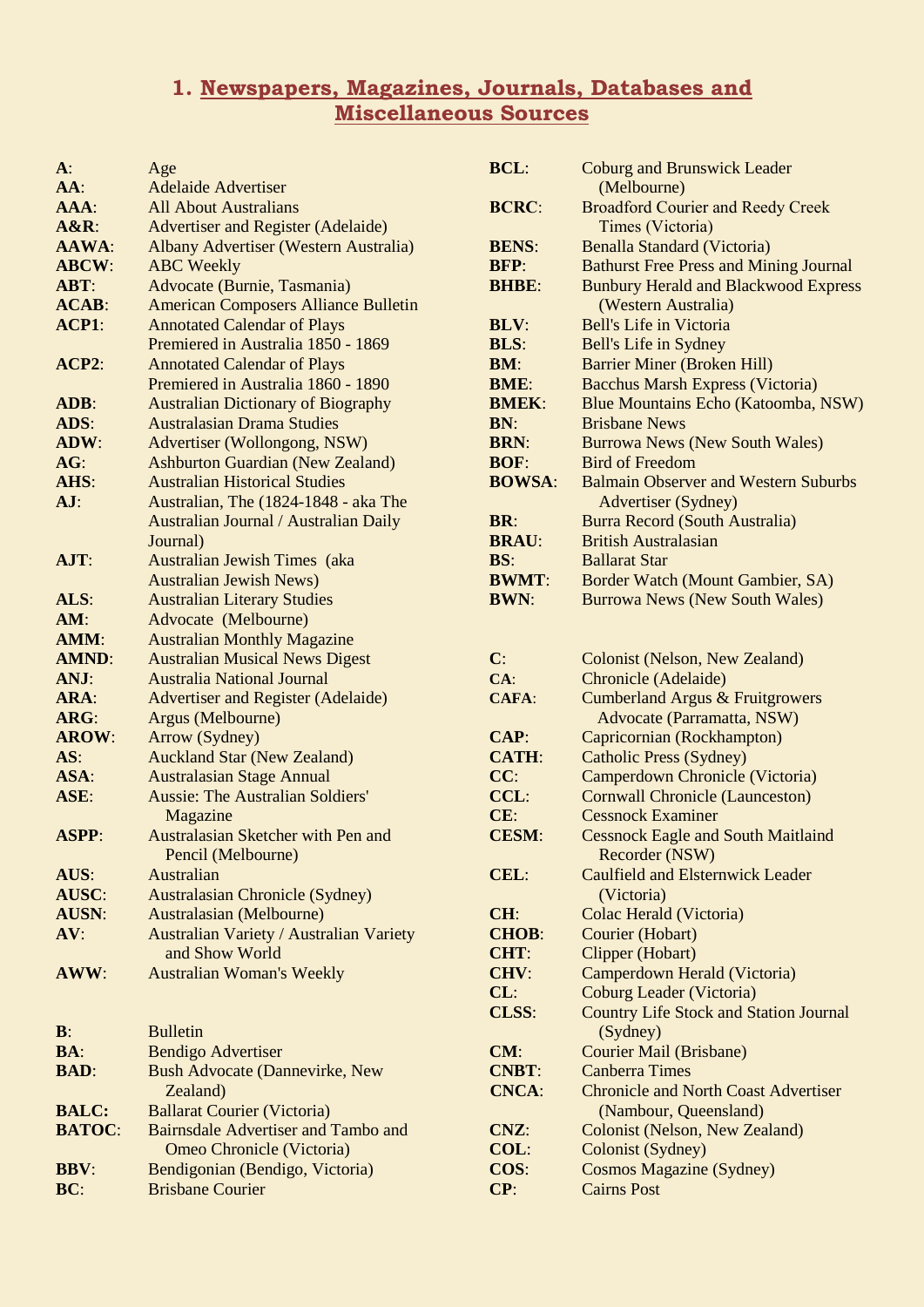| CQH:         | <b>Central Queensland Herald</b>                       | HBH:         | Hawke's Bay Herald (Napier, New                                    |
|--------------|--------------------------------------------------------|--------------|--------------------------------------------------------------------|
|              | (Rockhampton)<br><b>Clarence and Richmond Examiner</b> |              | Zealand)                                                           |
| CRE:         |                                                        | HC:          | Clipper (Hobart)                                                   |
|              | (Grafton, New South Wales)                             | HM:          | Mercury (Hobart)                                                   |
| <b>CRT:</b>  | Critic (Adelaide)                                      | HSM:         | Herald Sun (Melbourne)                                             |
| CSA:         | <b>CentreStage Australia</b>                           | HUM:         | Humbug                                                             |
| CT:          | <b>Colonial Times (Hobart)</b>                         | HG:          | Healesville Guardian (Victoria) aka                                |
| <b>CTTA:</b> | <b>Companion to Theatre in Australia</b>               |              | Healesville and Yarra Glen Guardian                                |
| CWC:         | <b>Cornwall Chronicle (Launceston)</b>                 | HNS:         | Hawera and Normanby Star (New<br>Zealand)                          |
|              |                                                        | HT:          | Horsham Times (Victoria)                                           |
| DAW:         | Daily Advertiser (WaggaWagga)                          |              |                                                                    |
| DHA:         | Daily Herald (Adelaide)                                | IAN:         | <b>Illustrated Australian News for Home</b>                        |
| <b>DLMA:</b> | Dubbo Liberal and Macquarie Advocate                   |              | Readers (Melbourne)                                                |
|              | (NSW)                                                  | ICN:         | <b>Inquirer and Commercial News (Perth)</b>                        |
| DM:<br>DMB:  | Daily Mirror (Sydney)                                  | IF:          | Independent (Footscray, Melbourne)                                 |
| DNP:         | Daily Mail (Brisbane)<br>Daily News (Perth)            | IM:          | <b>Illawarra Mercury</b>                                           |
| DNZ:         | Dominion (New Zealand)                                 | IMP:         | <b>Illustrated Melbourne Post</b>                                  |
| <b>DPAA:</b> |                                                        | ISNS:        | <b>Illustrated Sydney News</b>                                     |
|              | Dictionary of Performing Arts in<br>Australia (1996):  | ISN:         | <b>Illustrated Sydney News</b>                                     |
|              | - Vol 1. Theatre, Film and Television                  |              |                                                                    |
|              | - Vol 2. Opera, Music and Dance                        |              |                                                                    |
| DSB:         | Daily Sun (Brisbane)                                   | JAS:         | <b>Journal of Australian Studies</b>                               |
| <b>DSTB:</b> | Daily Standard (Brisbane)                              |              |                                                                    |
| DT:          | Daily Telegraph (Sydney)                               |              |                                                                    |
| DTM:         | Daily Telegraph-Mirror (Sydney)                        | K:           | <b>Kosmos</b>                                                      |
| <b>DTMB:</b> | Daily Telegraph (Melbourne)                            | <b>KRIJ:</b> | Kiama Reporter and Illawarra Journal<br>(NSW)                      |
|              |                                                        | <b>KWA:</b>  | Kalgoorlie Western Argus                                           |
| $E$ :        | Everyone's                                             | KM:          | <b>Kalgoorlie Miner</b>                                            |
| EM:          | <b>Examiner</b> (Melbourne)                            |              |                                                                    |
| EMP:         | Empire                                                 |              |                                                                    |
| EN:          | Evening News (Sydney)                                  | LA:          | <b>Launceston Advertiser</b>                                       |
| EP:          | Evening Post (Wellington, NZ)                          | LCC:         | <b>Cornwell Chronicle (Launceston)</b>                             |
|              |                                                        | LE:          | Launceston Examiner (1842-99). As the<br><b>Examiner</b> (1900-54) |
| FA:          | Advertiser (Fitzroy, Melbounre)                        | LDR:         | Leader (Melbourne)                                                 |
| FCP:         | <b>Fitzroy City Press (Melbourne)</b>                  | LH:          | Lone Hand                                                          |
| FH:          | <b>Fremantle Herald</b>                                | LIVH:        | Liverpool Herald (NSW)                                             |
| FG:          | <b>Fremantle Gazette</b>                               | LL:          | Longreach Leader (Qld)                                             |
| FJ:          | Freeman's Journal (Sydney)                             | LNQ:         | <b>Literature in North Queensland</b>                              |
| FL:          | Free Lance (Wellington, NZ)                            | LOR:         | Lorgnette                                                          |
| FN:          | <b>Fuller News</b>                                     | LR:          | <b>Literary Review</b>                                             |
| FR:          | <b>Financial Review</b>                                | LROA:        | <b>Lockhart Review and Oaklands</b>                                |
| FS:          | Feilding Star (Feilding, New Zealand)                  |              | Advertiser (NSW)                                                   |
| FW:          | Film Weekly                                            | LS:          | Lismore Star (NSW)                                                 |
| GA:          | <b>Geelong Advertiser</b>                              | MA:          | Mail (Adelaide)                                                    |
| GAI:         | <b>Geelong Advertiser and Intelligencer</b>            | <b>MALS:</b> | Malvern Standard (Melbourne)                                       |
| <b>GEPP:</b> | <b>Goulburn Evening Penny Post (NSW)</b>               | <b>MAR:</b>  | Margin                                                             |
| GH:          | Goulburn Herald (NSW)                                  | MB:          | <b>Morning Bulletin (Rockhampton)</b>                              |
| GN:          | <b>Geelong News</b>                                    | MD:          | <b>Mosman Daily (Sydney)</b>                                       |
| GOA:         | Graphic of Australia (Melbounre)                       |              |                                                                    |
| GRA:         | Grey River Argus (Greymouth, New                       | MDA:         | Maryborough and Dunolly Advertiser                                 |
|              | Zealand)                                               |              | (Victoria)                                                         |
| GT:          | <b>Gippsland Times</b>                                 | ME:          | Marlborough Express (New Zealand)                                  |
|              |                                                        | MF:          | <b>Music Forum</b>                                                 |
|              |                                                        | MG:          | <b>Mountain Gazette (NSW)</b>                                      |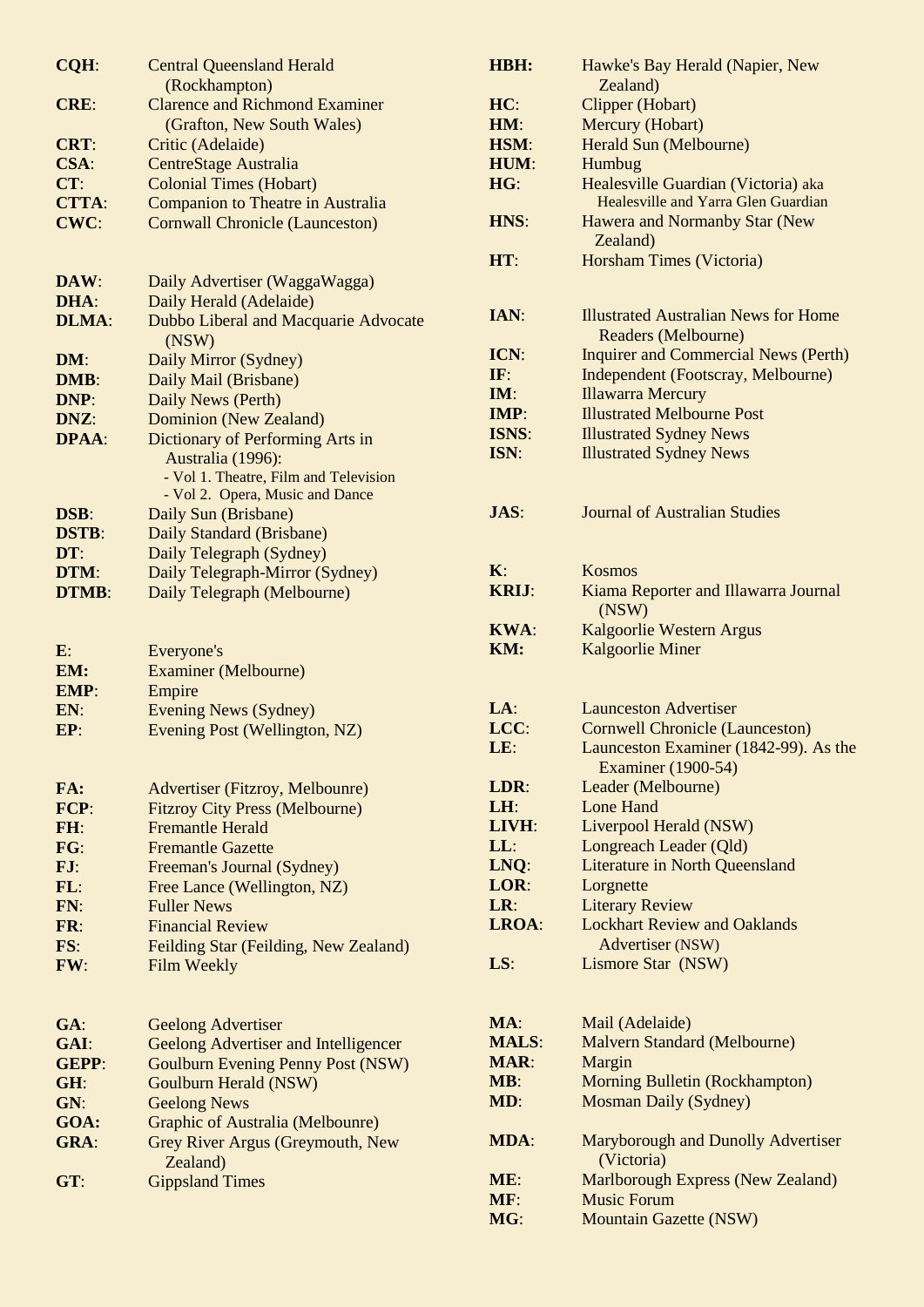| MH:           | Herald (Melbourne)                          |
|---------------|---------------------------------------------|
| <b>MHP:</b>   | <b>Morning Herald (Perth)</b>               |
| MM:           | <b>Maitland Mercury</b>                     |
| <b>MMHR:</b>  | <b>Maitland Mercury and Hunter River</b>    |
|               | <b>General Advertiser</b>                   |
| MOA:          | Mirror of Australia, The (Sydney)           |
| MP:           | <b>Melbourne Punch</b>                      |
| <b>MRP:</b>   | Mirror (Perth)                              |
| MQ:           | <b>Meanjin Quarterly</b>                    |
| MR:           | <b>Melbourne Report</b>                     |
| <b>MRT:</b>   | Manning River Times and Advocate for        |
|               | the Northern Coast Districts of New         |
|               | <b>South Wales</b>                          |
| MS:           | Melbourne Sun                               |
| MT:           | <b>Melbourne Times</b>                      |
| MUT:          | <b>Musical Times</b>                        |
| <b>MWH:</b>   | Manawatu Herald (Foxton, New                |
|               | Zealand)                                    |
| <b>MWS:</b>   | Manawatu Standard (Palmerston North,        |
|               | New Zealand)                                |
| <b>MWT:</b>   | Manawatu Times (Palmerston North,           |
|               | New Zealand)                                |
|               |                                             |
|               |                                             |
| N:            | <b>Nation</b>                               |
| NA:           | Narrandra Argus                             |
| <b>NAB:</b>   | National Advocate (Bathurst, NSW)           |
| <b>NAEBT:</b> | North Western Advocate and Emu Bay          |
|               | Times                                       |
| <b>NAPAP:</b> | Newsletter: An Australian Paper for         |
|               | <b>Australian People (Sydney)</b>           |
| NAW:          | Northern Advocate (Whangarei, New           |
|               | Zealand)                                    |
| NR:           | <b>Nation Review</b>                        |
| <b>NLAN:</b>  | <b>National Library of Australia News</b>   |
| NAT:          | <b>National Times</b>                       |
| NEE:          | North Eastern Ensign (Benalla, Vic)         |
| NEM:          | <b>Nelson Evening Mail (New Zealand)</b>    |
| NET:          | <b>Nelson Evening Times (New Zealand)</b>   |
| <b>NEWS:</b>  | News (Adel)                                 |
| NGDM:         | New Grove Dictionary of Music and           |
|               | <b>Musicians</b>                            |
| NH:           | <b>Newcastle Herald</b>                     |
| NHW:          | Northern Herald (Whangarei, New             |
|               | Zealand)                                    |
| NHH:          | Northern Herald (Herberton, Qld)            |
| NLR:          | <b>New Literatures Review</b>               |
| NMA:          | <b>North Melbourne Advertiser</b>           |
| NMH:          | <b>Newcastle Morning Herald and Miners'</b> |
|               | <b>Advocate (NSW)</b>                       |
| NOT:          | North Otago Times (Oamaru, NZ)              |
| NS:           | Northern Star (Lismore, NSW)                |
| <b>NSUN:</b>  | <b>Newcastle Sun</b>                        |
| NSWE:         | <b>New South Wales Examiner</b>             |
| NT:           | Nepean Times (Penrith, NSW)                 |
| NTA:          | <b>New Theatre Australia</b>                |
| NTQ:          | <b>New Theatre Quarterly (England)</b>      |
| NTTG:         | <b>Northern Territory Times and Gazette</b> |
| NZF:          | <b>New Zealand Free Lance</b>               |
|               |                                             |

| NZH:<br>NZT: | <b>New Zealand Herald</b><br>New Zealand Truth (Wellington, NZ)        |
|--------------|------------------------------------------------------------------------|
|              |                                                                        |
| O:           | Overland                                                               |
| OBA:         | Observer (Adelaide)                                                    |
| <b>OBS:</b>  | Observer (Auckland, NZ)                                                |
| <b>OCAL:</b> | <b>Oxford Companion to Australian</b>                                  |
|              | Literature (Ed. William Wilde et al)                                   |
| <b>OCAM:</b> | <b>Oxford Companion to Australian</b>                                  |
|              | Music (Ed. Warren Bebbington)                                          |
| ODT:         | <b>Otago Daily Times (Dunedin, NZ)</b>                                 |
| OG:          | <b>Ohinemuri Gazette (Paeroa, New</b><br>Zealand)                      |
| OL:          | <b>Oakleigh Leader (Victoria)</b>                                      |
| <b>OMA:</b>  | <b>Ovens and Murray Advertiser (Victoria)</b>                          |
| OS:          | <b>On Stage (Victorian Theatres Trust)</b>                             |
| OUT:         | <b>Outdoor Showman</b>                                                 |
| OW:          | <b>Otago Witness (Dunedin, NZ)</b>                                     |
| P:           | People (Sydney)                                                        |
| PA:          | Parramatta Advertiser                                                  |
| PAD:         | People's Advocate                                                      |
| PAR:         | Parade                                                                 |
| PAUS:        | Pictorial Australian                                                   |
| PBH:         | Poverty Bay Herald (Gisborne, NZ)                                      |
| <b>PBT:</b>  | Petersberg Times (South Australia)                                     |
| <b>PENP:</b> | Peninsula Post                                                         |
| PG:          | <b>Portland Guardian (Victoria)</b>                                    |
| PH:          | Propeller (Hurstville, N.S.W.)                                         |
| PMG:         | <b>Pall Mall Gazette</b>                                               |
| PNCH:        | Punch (Sydney)                                                         |
| PPP:         | <b>Port Phillip Patriot (Melbourne)</b>                                |
| <b>PPRN:</b> | Port Pirie Recorder and North Western<br><b>Mail (South Australia)</b> |
| PNZ:         | Press (Christchurch, New Zealand)                                      |
| PT:          | Prahan Telegraph (Melbourne)                                           |
| PTSA:        | Petersburg Times (South Australia)                                     |
| PXP:         | Pix People                                                             |
| PY:          | Pioneer (Yorketown, South Australia)                                   |
| $Q$ :        |                                                                        |
| QA:          | Quadrant<br>Queanbeyan Age (NSW) aka Queanbeyan                        |
|              | Age and Queanbeyan Observer                                            |
| QF:          | <b>Queensland Figaro</b>                                               |
| QLR:         | Queenslander                                                           |
| <b>QSDA:</b> | Queenscliff Sentinel, Drysdale,                                        |
|              | <b>Portarlington and Sorrento Advertiser</b><br>(Victoria)             |
| R:           | Referee (Sydney)                                                       |
| RA:          | Register (Adelaide)                                                    |
| RH:          | Riverine Herald (Echuca, Victoria)                                     |
| RP:          | <b>Radio Pictorial</b>                                                 |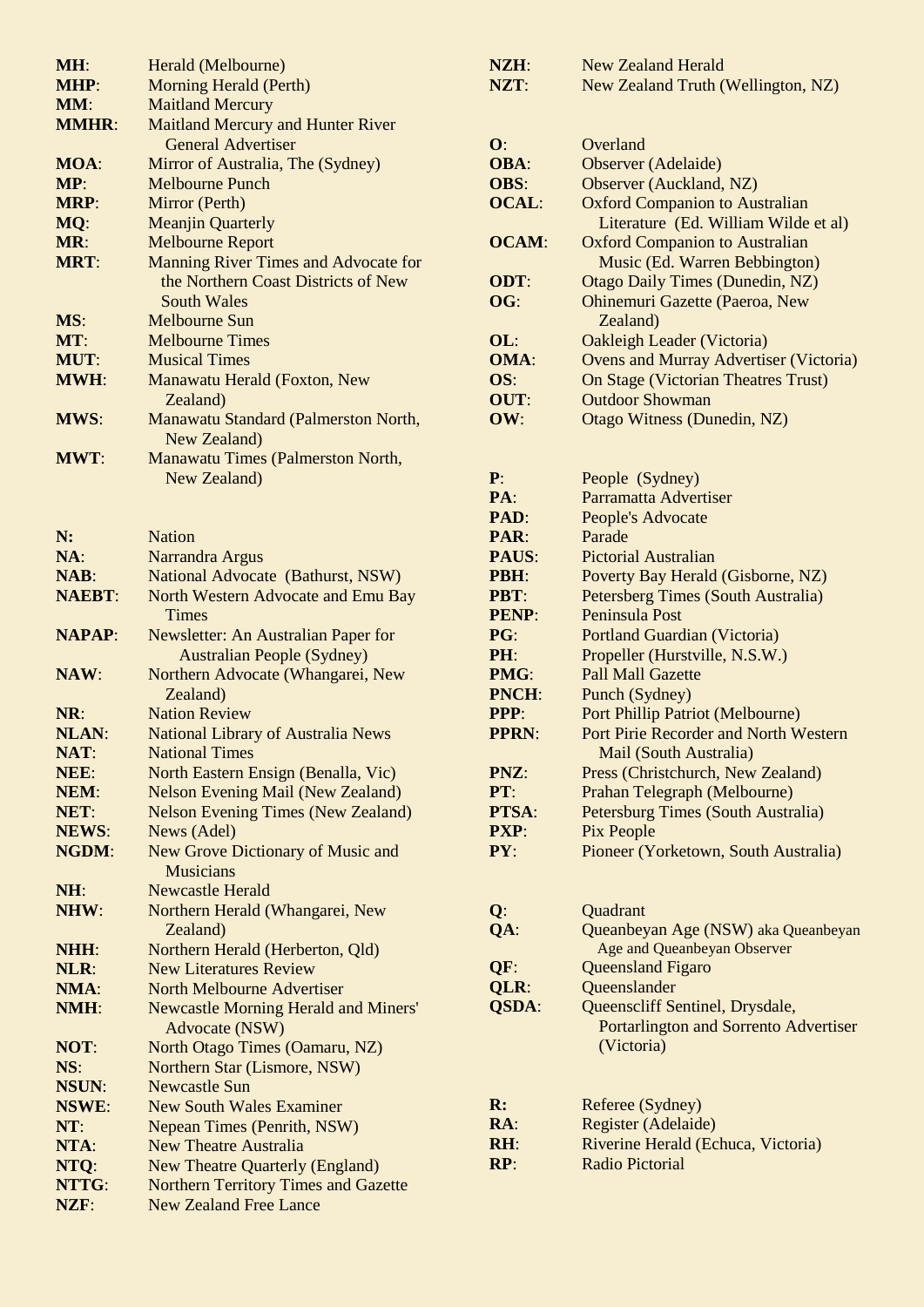| S:            | Southerly                                              |
|---------------|--------------------------------------------------------|
| SA:           | <b>Sunday Age</b>                                      |
| SAA:          | <b>South Australian Advertiser</b>                     |
| SAC:          | <b>South Australian Chronicle</b>                      |
| SAD:          | <b>Saturday Advertiser, Timetable and New</b>          |
|               | Zealand Literary Miscellany (Dunedin,                  |
|               | NZ)                                                    |
| SAJ:          | <b>Sounds Australian Journal</b>                       |
| SAR:          | <b>South Australian Register</b>                       |
| <b>SARG:</b>  | <b>Singleton Argus</b>                                 |
| SAV:          | <b>Shepparton Advertiser (Victoria)</b>                |
| SB:           | Sun (Brisbane)                                         |
| <b>SBAL:</b>  | Star (Ballarat)                                        |
| <b>SPDP:</b>  | <b>Scrutineer and Berrima District Press</b>           |
|               | (Moss Vale, New South Wales)                           |
| <b>SBMJ:</b>  | South Bourke and Mornington Journal                    |
|               | (Victoria)                                             |
| <b>SCAD:</b>  | <b>Scone Advocate (NSW)</b>                            |
| SCC:          | Star, The (Christchurch, NZ)                           |
| SG:           | <b>Sporting Globe</b>                                  |
| <b>SGNA:</b>  | <b>Sydney Gazette and New South Wales</b>              |
|               | Advertiser                                             |
| SH:           | Sun Herald (Sydney)                                    |
| <b>SHM:</b>   | <b>Sunday Herald (Melbourne)</b>                       |
| <b>SHSM:</b>  | <b>Sunday Herald-Sun (Melbourne)</b>                   |
| SJA:          | Saturday Journal (Adelaide)                            |
| SLT:          | Southland Times (Invercargill, NZ)                     |
| SM:           | <b>Sunday Mail (Brisbane)</b>                          |
| <b>SMCA:</b>  | <b>Sydney Monitor and Commercial</b>                   |
|               | Advertiser                                             |
| SMH:          | <b>Sydney Morning Herald</b>                           |
| <b>SMNA:</b>  | <b>Sydney Mail and New South Wales</b>                 |
|               | Advertiser                                             |
| <b>SNBMA:</b> | <b>Sunbury News and Bulla and Melton</b>               |
|               | Advertiser                                             |
| SNP:          | <b>Sun News Pictorial</b>                              |
| SOM:          | <b>Star Observer (Melbourne)</b>                       |
| SP:           | <b>Sunday Press</b>                                    |
| SQ:           | <b>Shakespearian Quarterly</b>                         |
| SR:           | <b>Sydney Review</b>                                   |
| SS:           | Sun (Sydney)                                           |
| SSB:          | <b>Sunday Sun (Bris)</b>                               |
| SSL:          | <b>Sunday Sun (London)</b>                             |
| SSM:          | <b>Sunday Sun (Melbourne)</b>                          |
| SSO:<br>ST:   | <b>Sydney Star Observer</b><br><b>Sunday Telegraph</b> |
| <b>STG:</b>   | Stage, The                                             |
| <b>STIN:</b>  | Southland Times (Invercargill, NZ)                     |
| STP:          | <b>Sunday Times (Perth)</b>                            |
| STS:          | <b>Sunday Times (Sydney)</b>                           |
| <b>STHR:</b>  | <b>Southern Review</b>                                 |
| STP:          | <b>Sunday Times (Perth) aka West</b>                   |
|               | <b>Australian Sunday Times (1897-1902)</b>             |
| SW:           | <b>Smith's Weekly</b>                                  |
| SYH:          | <b>Sydney Herald</b>                                   |
| <b>SYM:</b>   | <b>Sydney Mail</b>                                     |
|               |                                                        |

| $\mathbf{T}$ :     | Telegraph (Sydney)                                                                                     |
|--------------------|--------------------------------------------------------------------------------------------------------|
| TA:                | <b>Theatre Australia</b>                                                                               |
| TB:                | Telegraph (Brisbane)                                                                                   |
| TAA:               | The Australian Author                                                                                  |
| T&C:               | Town and Country aka Australian Town<br>and Country Journal                                            |
| <b>TAUS:</b>       | <b>Theatre Australasian</b>                                                                            |
| <b>TBRS:</b>       | Truth (Brisbane)                                                                                       |
| <b>TBT:</b>        | <b>Table Talk</b>                                                                                      |
| TCH:               | The Clipper (Hobart)                                                                                   |
| TDB:               | <b>Townsville Daily Bulletin</b>                                                                       |
| TF:                | 24 Hours                                                                                               |
| TG:                | Theatregoer                                                                                            |
| TH:                | Theatre                                                                                                |
| THA:               | <b>Thames Advertiser (New Zealand)</b>                                                                 |
| <b>THNP:</b>       | Taranaki Herald (New Plymouth, NZ)                                                                     |
| THS:               | <b>Theatre History Studies</b>                                                                         |
| TIMA:              | <b>Time Australia</b>                                                                                  |
| TL:                |                                                                                                        |
|                    | Times (London)                                                                                         |
| TM:                | Telegraph/Mirror (Sydney)                                                                              |
| TMA:               | The Mail (Adelaide)                                                                                    |
| TMH:               | <b>Timaru Herald (New Zealand)</b>                                                                     |
| TN:                | <b>Theatre Notebook</b>                                                                                |
| TNEW:              | <b>Theatre News</b>                                                                                    |
| TOS:               | Times on Sunday (London)                                                                               |
| <b>TOWN:</b>       | <b>Town Talk</b>                                                                                       |
| TP:                | The Player                                                                                             |
| <b>TPER:</b>       | Truth (Perth)                                                                                          |
| TRV:               | <b>Traralgon Record (Victoria)</b>                                                                     |
| TRI:               | Triad                                                                                                  |
| TS:                | <b>TheatreScope</b>                                                                                    |
| TSR:               | <b>Thames Star (New Zealand)</b>                                                                       |
| <b>TSYD:</b>       | Truth (Sydney)                                                                                         |
| TT:                | The Theatre (Sydney), aka The Theatre<br>Magazine / Theatre, Society and Home                          |
| VASJ:              | <b>Victorian Artists Society Journal</b>                                                               |
| W:                 | Westerly                                                                                               |
| WA:                | <b>West Australian</b>                                                                                 |
| <b>WARG:</b>       | <b>Weekly Argus (Melbourne)</b>                                                                        |
| <b>WAST:</b>       | <b>West Australian Sunday Times</b>                                                                    |
| WC:                | Wanganui Chronicle (NZ)                                                                                |
| WCB:               | <b>Western Champion (Barcaldine,</b>                                                                   |
|                    | Queensland) aka Western<br><b>Champion and General Advertiser for</b><br>the Central-Western Districts |
| WCT:               | West Coast Times (Hokitika, NZ)                                                                        |
| WGC:               |                                                                                                        |
| WE&T:              | Wangaratta Chronicle (Victoria)<br><b>Warwick Examiner and Times</b>                                   |
|                    | (Queensland)                                                                                           |
| WH:                | Wanganui Herald (NZ)                                                                                   |
| WHB:               | Western Herald (Bourke, NSW)                                                                           |
| <b>WKA:</b>        |                                                                                                        |
|                    | <b>Warwick Argus (Queensland)</b>                                                                      |
| <b>WLWE:</b>       | <b>World Literature Written In English</b>                                                             |
| WM:                | <b>Western Mail (Perth)</b>                                                                            |
| <b>WNS:</b><br>WR: | <b>World's News (Sydney)</b><br><b>Weekly Register</b>                                                 |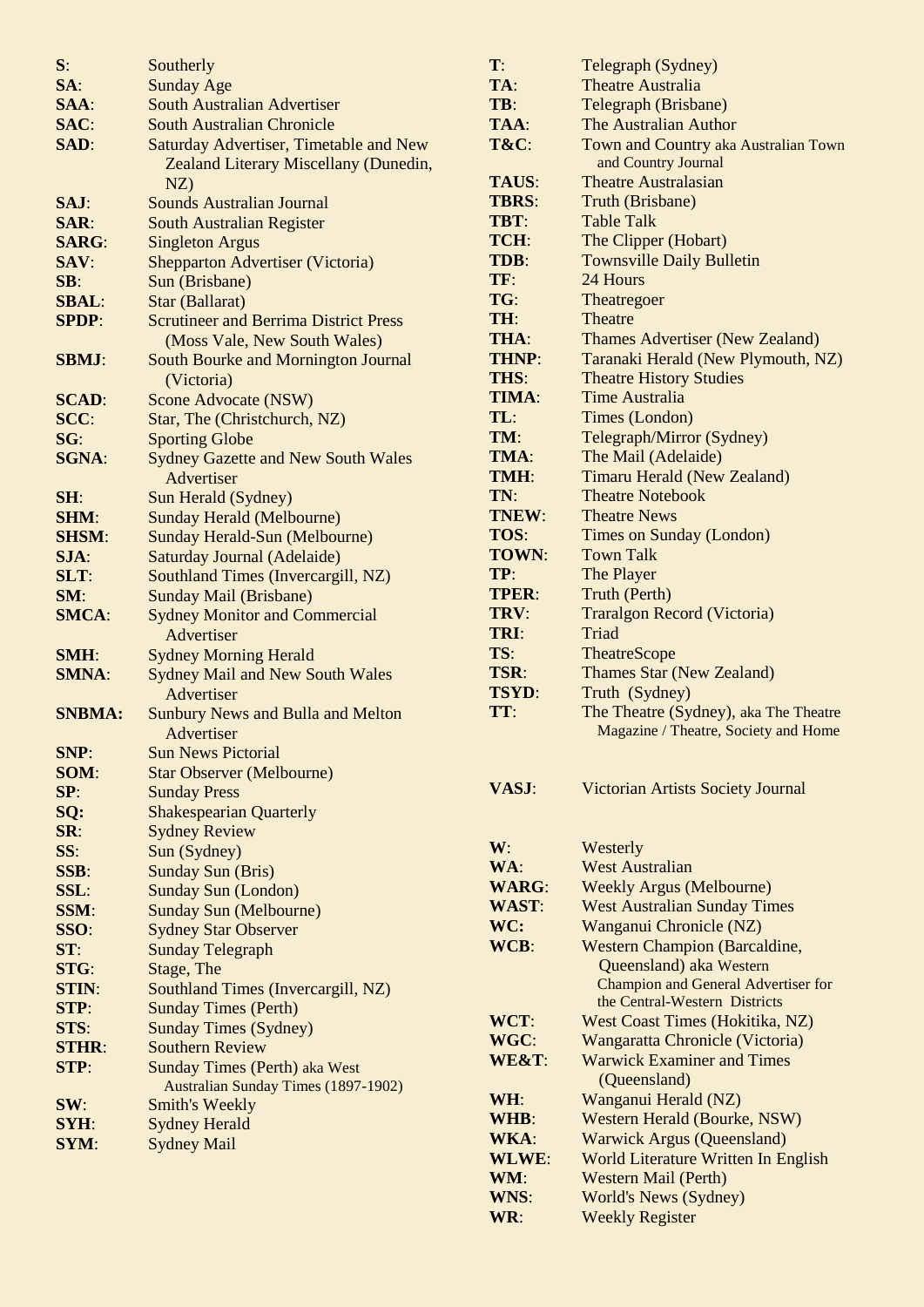| WRG:          | Windsor and Richmond Gazzette (NSW)              | WW:     | <b>Wireless Weekly</b>              |
|---------------|--------------------------------------------------|---------|-------------------------------------|
| <b>WSRA:</b>  | <b>Western Star and Roma Advertiser</b>          | WWA:    | <b>West Wyalong Advocate (NSW)</b>  |
|               | (Toowoomba, Old)                                 | WWP:    | <b>Westralian Worker (Perth)</b>    |
| WTC:          | Williamstown Chronicle (Victoria)                |         |                                     |
| WTM:          | <b>Weekly Times (Melbourne)</b>                  |         |                                     |
| WTS:          | <b>Wodonga and Towong Sentinel</b><br>(Victoria) | $ZDH$ : | Zeehan and Dundas Herald (Tasmania) |
| <b>WTAMG:</b> | <b>Wellington Times and Agricultural and</b>     |         |                                     |
|               | Mining Gazette (Tasmania)                        |         |                                     |

# **2. Production/Performance Details**

| <b>Adapt:</b>      | Adapted by                                                                                                                                    |
|--------------------|-----------------------------------------------------------------------------------------------------------------------------------------------|
| <b>Add Lib:</b>    | <b>Additional Libretto</b>                                                                                                                    |
| <b>Add Lyr:</b>    | <b>Additional Lyrics</b>                                                                                                                      |
| <b>Add Mat:</b>    | Additional Material (libretto/music not specified)                                                                                            |
| <b>Add Mus:</b>    | <b>Additional Music</b>                                                                                                                       |
| <b>Add Txt:</b>    | <b>Additional Text</b>                                                                                                                        |
| $[am]$ :           | <b>Amateur Production</b>                                                                                                                     |
| <b>B</b> Mngr:     | <b>Business Manager</b>                                                                                                                       |
| <b>Choir Mast:</b> | <b>Choir Master</b>                                                                                                                           |
| Chor:              | Choreographer                                                                                                                                 |
| <b>Com Sc:</b>     | Comic Scenes Director (specific to late 19 <sup>th</sup> century productions)                                                                 |
| Cond:              | Conductor                                                                                                                                     |
| Cost:              | Costumes                                                                                                                                      |
| Dir:               | Director                                                                                                                                      |
| $[f/k]$ :          | First known performance - premiere status unknown                                                                                             |
| Lse:               | Lessee/Lessees                                                                                                                                |
| Lib:               | Libretto (the text written specifically for a musical, operetta, opera or pantomime)                                                          |
| Lig:               | <b>Lighting Operator</b>                                                                                                                      |
| Lyr:               | Lyrics                                                                                                                                        |
| Mngr:              | Manager(s)/management                                                                                                                         |
| <b>M</b> Dir:      | <b>Music Director</b>                                                                                                                         |
| Mus:               | Music                                                                                                                                         |
| MusArr:            | <b>Music Arranger</b>                                                                                                                         |
| $[n/e]$ :          | Details not established                                                                                                                       |
| n. pag:            | No page number (page not established in referenced source)                                                                                    |
| n. yr:             | No year of publication (year not established in referenced source)                                                                            |
| Op:                | Operator                                                                                                                                      |
| OrchLdr:           | <b>Orchestra Leader</b>                                                                                                                       |
| $Pfm(s)$ :         | Performance / Performances                                                                                                                    |
| $[pro/am]$ :       | <b>Combined Professional and Amateur</b>                                                                                                      |
| Prop:              | Proprietor                                                                                                                                    |
| Prpt:              | Properties                                                                                                                                    |
| S Art:             | Scenic Art                                                                                                                                    |
| <b>S</b> Mngr:     | <b>Stage Manager</b>                                                                                                                          |
| <b>S</b> Des:      | <b>Sound Designer</b>                                                                                                                         |
| T Mngr:<br>Txt:    | <b>Tour Manger</b><br>Text - author of any music theatre work (incl. play with music). Not used for opera,<br>operetta, musical or pantomime. |
| v. pag:            | Various pages (check index in referenced source)                                                                                              |